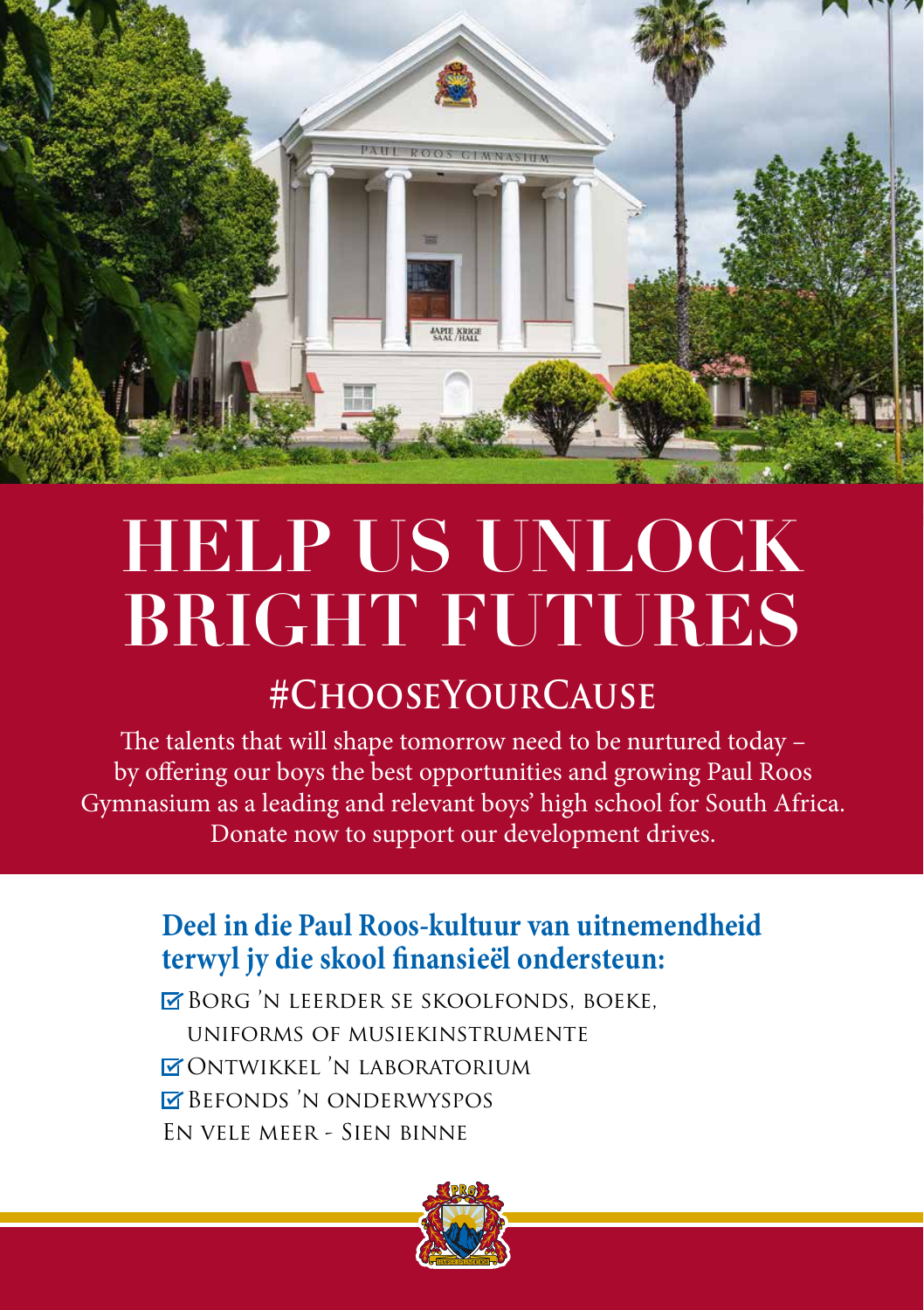### **ONDERSTEUN AKADEMIE & KULTUUR**

#### **Paul Roos 150-trustfonds**

Verseker akademiese uitnemendheid deur fondse te bewillig vir:

- $\Box$  verkryging en behoud van topgehalteonderwysers
- $\Box$  verskaf behuising vir onderwysers (hoë koste op Stellenbosch)
- $\Box$  instandhouding en opgradering van akademiese infrastruktuur

Wat is jou nalatenskap? Kom praat met ons. Beskermheer: Johann Rupert

Artikel 18A-sertifikaat



## PAUL ROOSER

Bied opvoedkundige geleenthede aan leerders wat finansiële ondersteuning benodig deur borgskap van:

- $\Box$  skoolfonds en/of koshuisfooie
- $\Box$  skooluniform. sportdrag, boeke, toere
- $\Box$  leerderondersteuning bv. leiding by vakkeuse, oog- en gehoortoetse

Artikel 18A-sertifikaat



Develop the artistic skillset of creative learners, incl.:

- $\Pi$  Music
- Young Virtuosi Programme (the sponsor of instruments and tutor of talented primary school learners)
- $\Box$  Theatre
- $\Box$  Film

Become a patron of the arts and cultivate a generation of wellbalanced men who appreciate the value of art in society.

Article 18A certificate





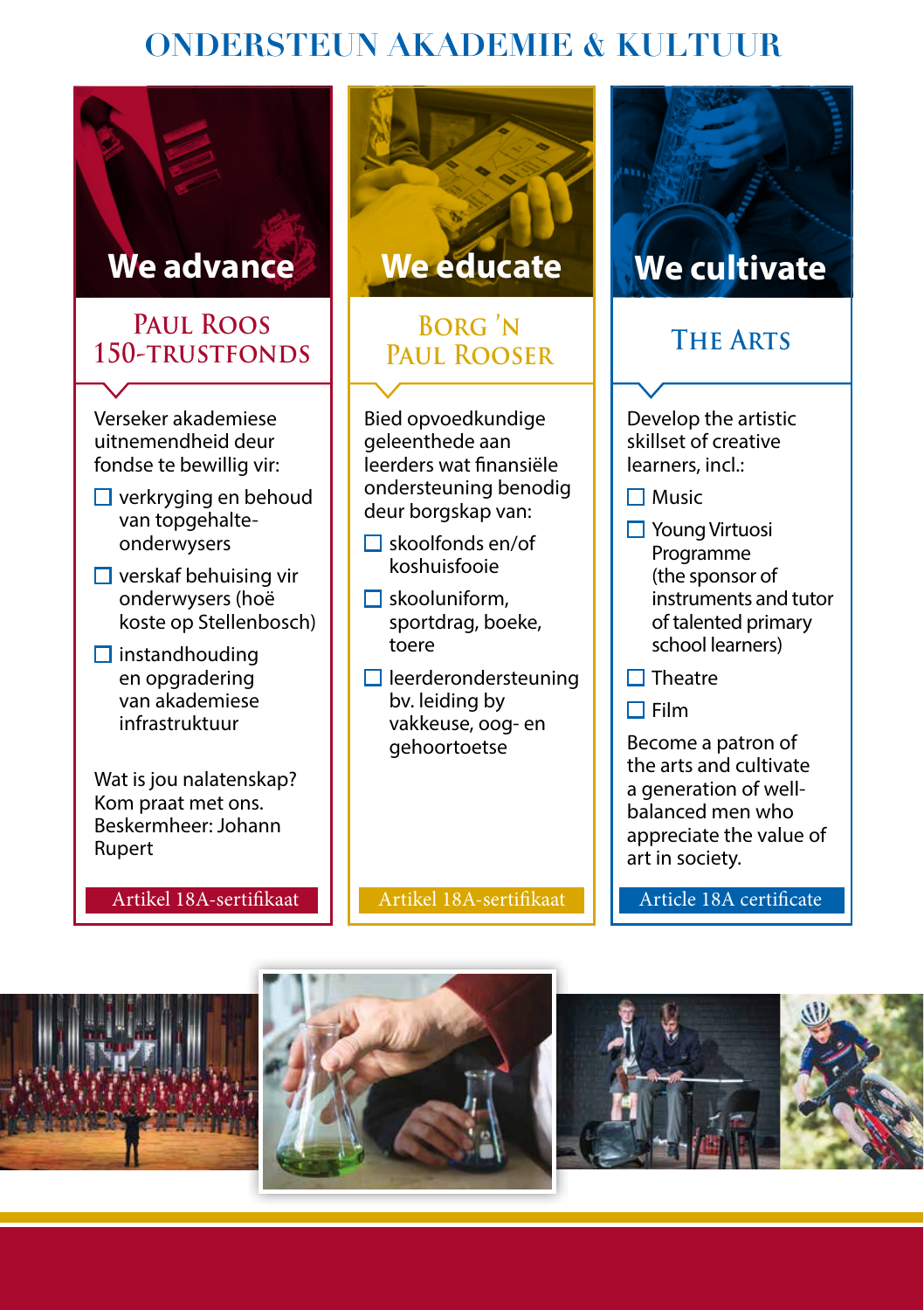### **SUPPORT SPORT & FACILITIES**



Artikel 18A-sertifikaat

- A favourite quote of PRG RECTOR PAUL ROOS. 1910–1941